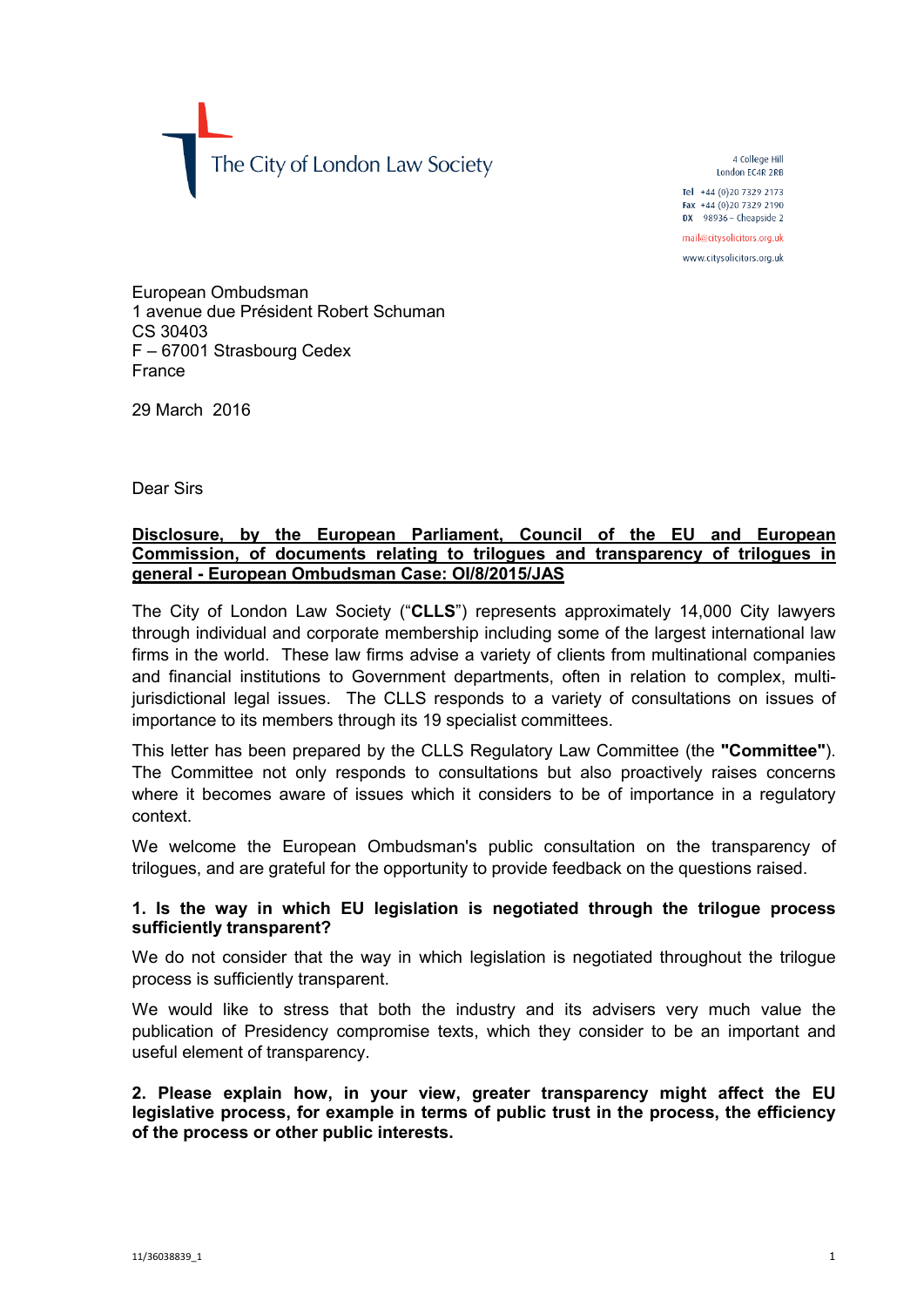As the European Ombudsman's paper recognises, the amount of information available, and its accessibility, varies as between the institutions.

We recognise that there is a balance to be struck between transparency and efficiency. We acknowledge that, particularly in relation to trilogues within the conciliation phase, there may be some force in the European Parliament's expressed concern regarding undue formalisation of the trilogue process, and the risk that this might lead to the real negotiations taking place at other occasions, without having all political groups in the room and without text proposals being exchanged in an orderly way between the Institutions.

We nevertheless consider that some degree of greater transparency could serve to enhance public trust in the process, potentially enhance the quality of the final legislative output, and assist those seeking to interpret the final legislative text in achieving a better understanding of the policy underpinning of compromises made during the trilogue process.

In this regard, we refer to the comments made by Verena Ross of ESMA to the House of Lords EU Sub-Committee on Economic and Financial Affairs on 28 October 2014 to the effect that even ESMA would find it helpful to be a bit more closely associated with some of the debates in terms of understanding what the drivers were for coming up with certain legal texts. We also note comments by Sharon Bowles to the same effect: "It is only during trialogue processes at some times when the Parliament has been arguing for one thing that the Commission representative, who has been at the Basel Committee, has actually elaborated on who wanted what and where."

In particular, we would like to stress that when flash reports of the outcomes of trilogues have been made available shortly after completion of the relevant trilogue, these have proved invaluable in understanding the policy rationale underpinning conclusions reached in trilogue.

#### **3. The institutions have described what they're doing about the proactive publication of trilogue documents. In your opinion, would the proactive release of all documents exchanged between the institutions during trilogue negotiations, for example "fourcolumn tables", after the trilogue process has resulted in an agreement on the compromise text, ensure greater transparency? At which stage of the process could such a release occur? Please give brief reasons.**

We welcome the proposals for proactive publication of trilogue documents, and for making public the different stages of inter-institutional negotiations on individual files. We consider that these will assist in enhancing transparency and facilitate a better understanding of the policy drivers underpinning legislation.

It seems to us that the position of trilogues in the conciliation phase may differ somewhat from trilogues which take place earlier in the proceedings, in advance of preparation for the work of the Conciliation Committee. Nevertheless, we acknowledge that, even at the earlier stage, the trilogue meetings which deal with political elements may have greater sensitivity, and that proactive disclosure of certain documents relating to purely political elements prior to agreement on the compromise text might in certain cases serve to undermine the institution's decision-making process.

We do not consider the same is true of the multi-column document, which effectively sets out each institution's preferred case prior to trilogue discussions in the three columns completed prior to commencement of trilogue. It would also be helpful for the document with the completed fourth column to be accessible shortly after trilogues complete (recognising that it remains subject to approval by the institutions and subject to review by legal linguists).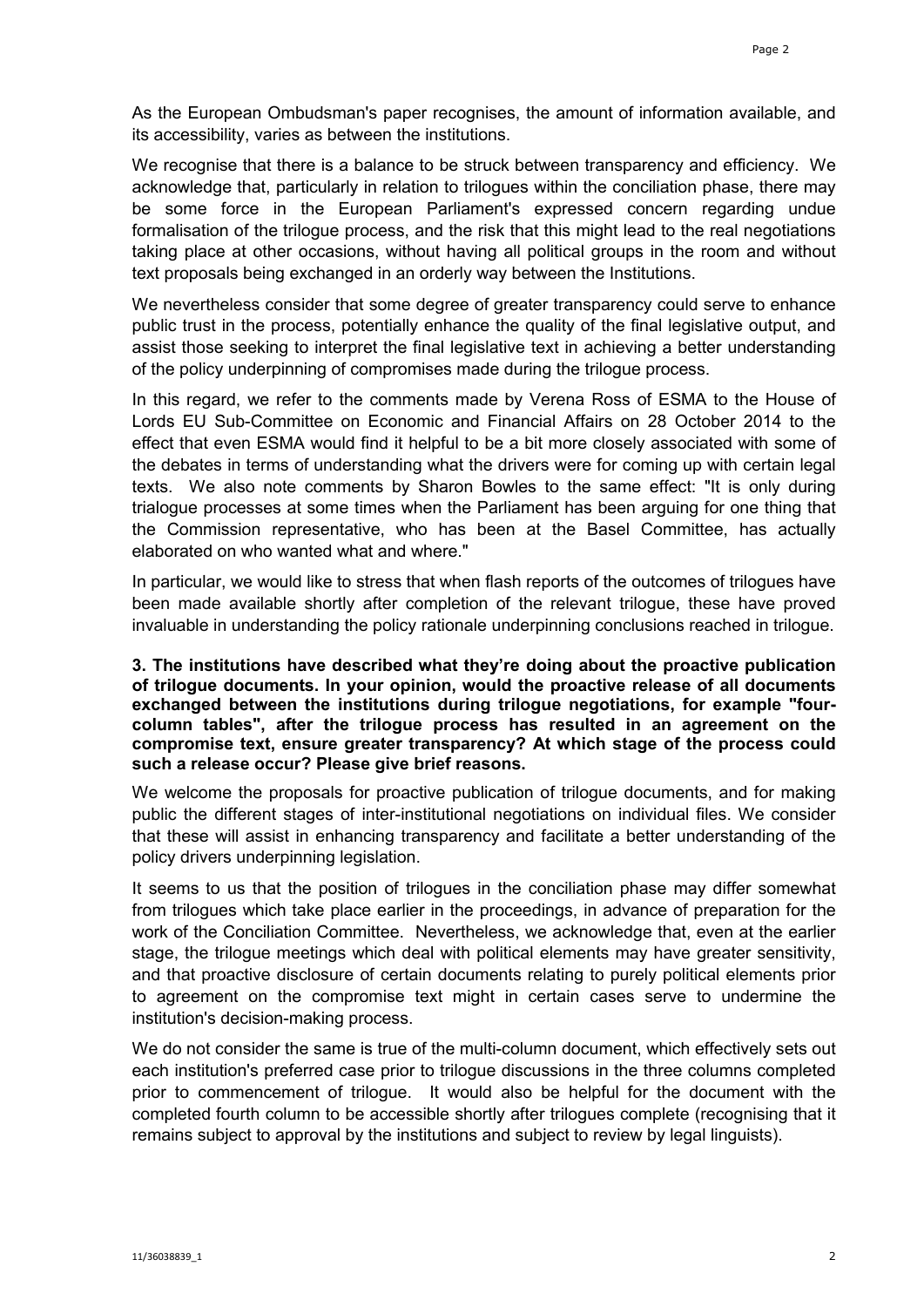We firmly believe that there is real merit in making available at an earlier stage documents pertaining to "technical meetings" (on technical rather than political elements). The importance of this is illustrated by concerns expressed by the supervisory authorities – they note that although they work hard in trying to bring their technical expertise to bear to make sure that legislation that was decided on is actually made workable, they are constrained by their mandate which is limited to what has been decided at level 1, with the result that they are sometimes unable to deliver the right quality technical input in the level 2 drafting that they would like.

We believe that that there would be significant benefits for both the ESAs, and other stakeholders with technical expertise to offer, in being able to access the documents ("nonpapers" and the like) prepared in respect of technical elements of the level 1 process at an earlier stage, ideally at or about the point when they are circulated to proposed participants in advance of the trilogues taking place (the orderly exchange referred to by the European Parliament). We also believe that any flash reports produced in respect of a trilogue should be made available at or about the time they are circulated.

## **4. What, if any, concrete steps could the institutions take to inform the public in advance about trilogue meetings? Would it be sufficient a) to publicly announce only that such meetings will take place and when, or b) to publish further details of forthcoming meetings such as meeting agendas and a list of proposed participants?**

We believe it would be helpful if the institutions informed the public in advance that trilogue meetings will take place and when (recognising that the dates may change at short notice), and publishing links to meeting agendas, and in respect of technical trilogues, relevant nonpapers.

#### **5. Concerns have been expressed that detailed advance information about trilogue meetings could lead to greater pressure on the legislators and officials involved in the negotiations from lobbyists. Please give a brief opinion on this.**

Publication of a list of named proposed participants, meeting agendas and supporting documents might result to more focussed lobbying on those involved in the negotiations – we don't necessarily believe that the amount of, or pressure from, lobbying would necessarily increase overall.

### **6. In your opinion, should the initial position ("mandate") of all three institutions on a legislative file be made publicly available before trilogue negotiations commence? Briefly explain your reasons.**

As we understand it, the "multi-column document" in fact contains the three positions (including the public Commission proposal and the public Parliament mandate) so there would appear to be no significant reason why publication of this document at the time it is circulated internally would undermine the institution's decision-making process.

### **7. What, if any, concrete measures could the institutions put in place to increase the visibility and user-accessibility of documents and information that they already make public?**

We believe that the institutions should maintain and update a complete register of documents. The availability of the register is critical to the ability of the public to exercise their right of access in a precise and targeted manner. It would be helpful if those registers were capable of being searched by relevant legislative initiative and by date.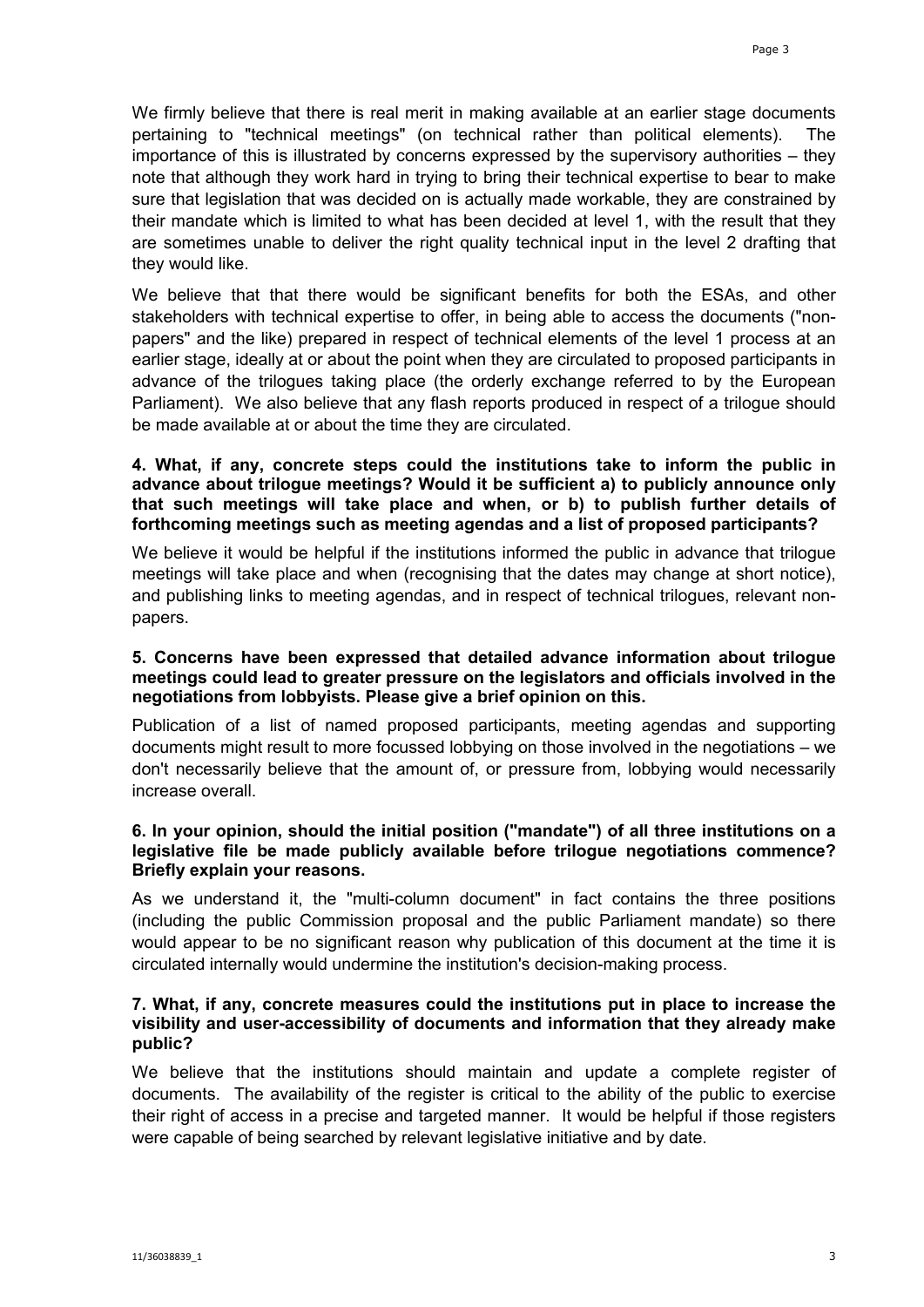The European Parliament's procedure files are a good resource, although there can be delays in updating them, but they currently only link to the primary documents. The ECON committee's website is also quite user-accessible in terms of particular meetings, although identifying all relevant materials relating to a particular legislative file is more difficult.

We recognise that it may not be feasible - in the short term, or in terms of resource - to produce a single register per legislative file combining the documents already published by all three institutions, although we believe that this would considerably increase both the visibility and user accessibility of documents and information.

**8. Do you consider that, in relation to transparency, a distinction should be made between "political trilogues" involving the political representatives of the institutions and technical meetings conducted by civil servants where no political decisions should be taken?** 

Yes – see 3 and 4 above. We believe that the drafting of technical elements could benefit from expert input and, where appropriate, evidential input at an earlier stage.

Yours faithfully

Kanisfedra

**Karen Anderson** *Chair, CLLS Regulatory Law Committee*